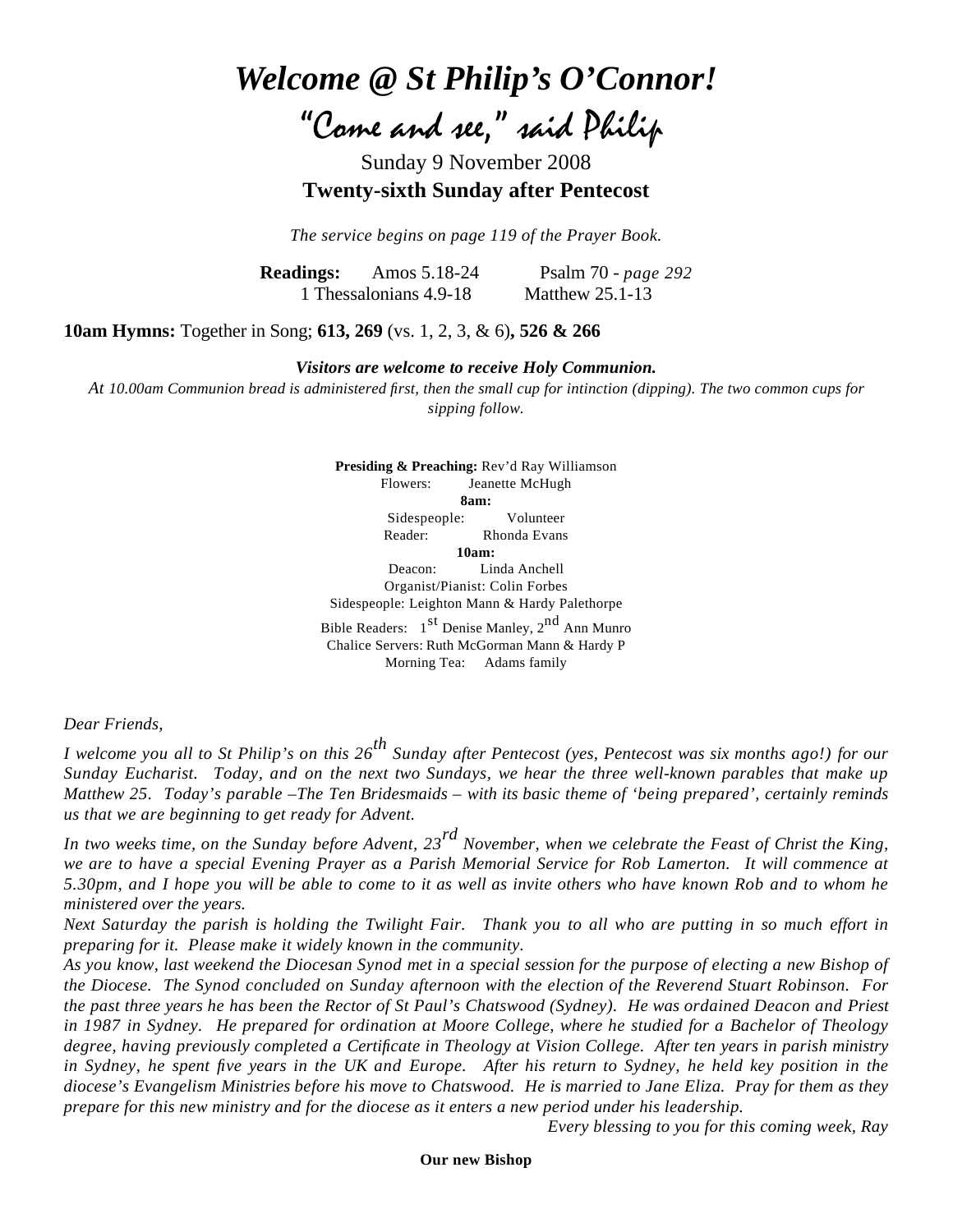At the electoral synod in Goulburn last weekend, the Revd Stuart Robinson was chosen to be the new Diocesan Bishop of Canberra and Goulburn. Mr Robinson is presently rector of St Paul's Chatswood in Sydney, the National Mission Facilitator for the Anglican Church of Australia, chairman of Church Army Australia and a member of the Order of St Luke. Our new Bishop will be consecrated during a service at St Saviour's Cathedral, Goulburn on Saturday 31 January at 11.00 am.

# **PLEASE PRAY FOR:**

**The World**: The Congo; President elect Barack Obama and the USA.

**The Church: Bermuda** - [The Rt Revd Alexander Ewen Ratteray](http://www.anglicancommunion.org/tour/diocese.cfm?Idind=756) **Diocese of Canberra and Goulburn**: Stuart Robinson (Jane), Allan Ewing (Tricia), Trevor Edwards (Ruth), Clergy and People. **Bishop-in-Council and Executive, Property Trust and Diocesan Foundation**: Chancellor, Richard Refshauge; Treasurer, Ian Thomson; Chair of Foundation, David Rainey **Australian Centre for Christianity and Culture**: Director: Professor James Haire, Centre Manager: Julia Pitman **All Saints' Ainslie**: Sarah Macneil (Ian Chaplin) **Holy Cross, Hackett**: Erica Mathieson (Ray Williamson**) Brindabella Court, Downer**: Warden Sue Hanna.

**Pray for**: Growth of the Diocesan Foundation and the Anglican Development Fund.

**Our Community:** Those who will come to the Twilight Fair

**Those in need:** Sandra, John, Gareth and Jane Lamerton and extended family, Jean Pound, Betty Jennings, Werner Heinkle, Nigel Burn, Delwyn, Paul & Alyssa, Melissa & Samuel, Christine Smith, David Marsden, Janet & family, Frank Faulkner, Claude Woodbridge, Stewart Barrett, Michael Cockayne, Jill Scott, Yoko & Jutaro Murase, Ian Wright, Merv McInnes, Mira Barratt, Betty Ingram, Gwen Hitchens, Pat & Rex, Peter.

**For those who mourn:** Those who grieve the war dead.

**The Departed**: Frances Joyce Trivett d.3/11/88, Keith Ashish Huey Sen d.4/11/86, Marjorie Gwyneth Dixon d.5/11/08, John Cunliffe d. 7/11/08

**The Saints:** Leo of Rome bishop d.461; Martin of Tours d.c. 387; Charles Simeon evangelist d.1836

# **WHAT'S ON @ ST PHILIP'S**

## **St Philip's Twilight Community Fair, this Saturday, 15 November, 3-7pm**

All help appreciated, if you don't already have a task(s), there will be plenty on Saturday, so please offer, thank you.

### **Memorial service for Rob Lamerton Sunday 23 November, 5.30pm**

A service of Evening Prayer to remember Rob Lamerton and celebrate his life will be held on the feast of Christ the King. Members of the St Philip's family are invited to share things that celebrate Rob and remind us of him. You might like to read a prayer, poem, scripture or other selection, sing or play a piece of music, tell a brief story about Rob, or display a photo or art work. Or you may prefer simply to sit and reflect. The service will include sharing with the children. This will also be an opportunity for those who could not attend the funeral to participate in giving thanks for Rob's life.

If you would like to contribute to this special service, please advise Brian McKinlay by Sunday 16th November — in person, by email [brian@nottoomuch.com](mailto:brian@nottoomuch.com%22%20%5C%5C%5C%5C%5C%5C%5C%5Ct%20%22_blank), or phone 6161 6352 (a.h.). Please mention what you would like to contribute. This will help Ray and the Liturgy Team to prepare a program for the service.

| <b>Evening Advent Service</b> | Sunday 7 December, 7.30pm                                              |
|-------------------------------|------------------------------------------------------------------------|
|                               | including CAMRA's performance of Benjamin Britten's Ceremony of Carols |
|                               | followed by a shared supper, please bring a plate                      |
|                               |                                                                        |

**St Philip's Carol Service Sunday 21 December, 7.30pm**

followed by a shared supper, please bring a plate

### **Church Cleaning Roster**

Many, many thanks to those faithful people who have been regularly preparing our church for the Sunday services but there are a number of vacancies on the roster for cleaning God's House here at St Philip's. Ideally, if we could get another two teams (of 2 each?) that will allow each team to only have to clean once every two months - that's just 6 times in a whole year! Please contact Denise Manley, on 6254 2838, who is temporarily co-ordinating the roster. And thanks to those who have already offered to be included on the roster since my appeal last Sunday.

## **THIS WEEK**

Tuesday 7.30pm Home Group @ Brian & James Wednesday 10am: Holy Communion 5pm Evening Prayer Friday 10am-1pm: Pandora's OPEN – Rhonda Evans & Joan Kearidge